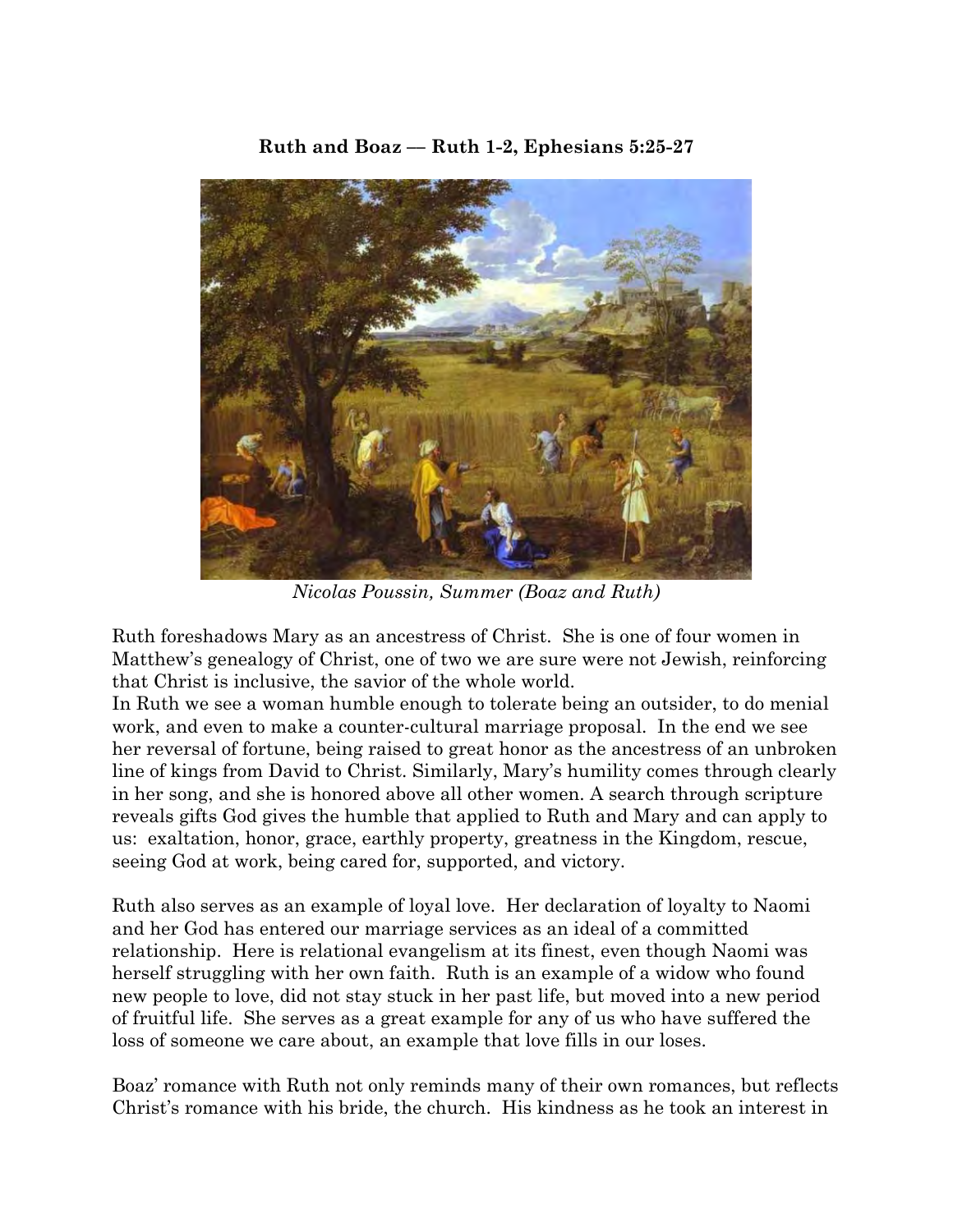"that girl over there" and his initiative in welcoming her, affirming her, protecting her, and providing for her are tender signs of love that eventually led to their engagement and marriage. He welcomed this foreigner into the community and she was changed by this love. Ruth and Boaz' admirable characters give us models to which we can aspire.

*As for each character in this story, do I have faith that God's purposes for me are good and trustworthy?*



**Redemption –– Ruth 3-4, Luke 1:68**

*John August Swanson, The Story of Ruth*

Boaz reflects Christ as redeemer, rescuing from poverty, exclusion, loneliness, and unfruitfulness. He chose to fulfill the laws in Deuteronomy regarding caring for the widows of one's relatives. In the midst of the chaotic period of the Judges, he was an example of an honorable man, obedient to the law.

Seeking marriage, Ruth set aside any clothes from mourning her widowhood, she dressed beautifully, and she approached Boaz privately in the context of a harvest party. She let him know, just as her mother-in-law had instructed, that she was